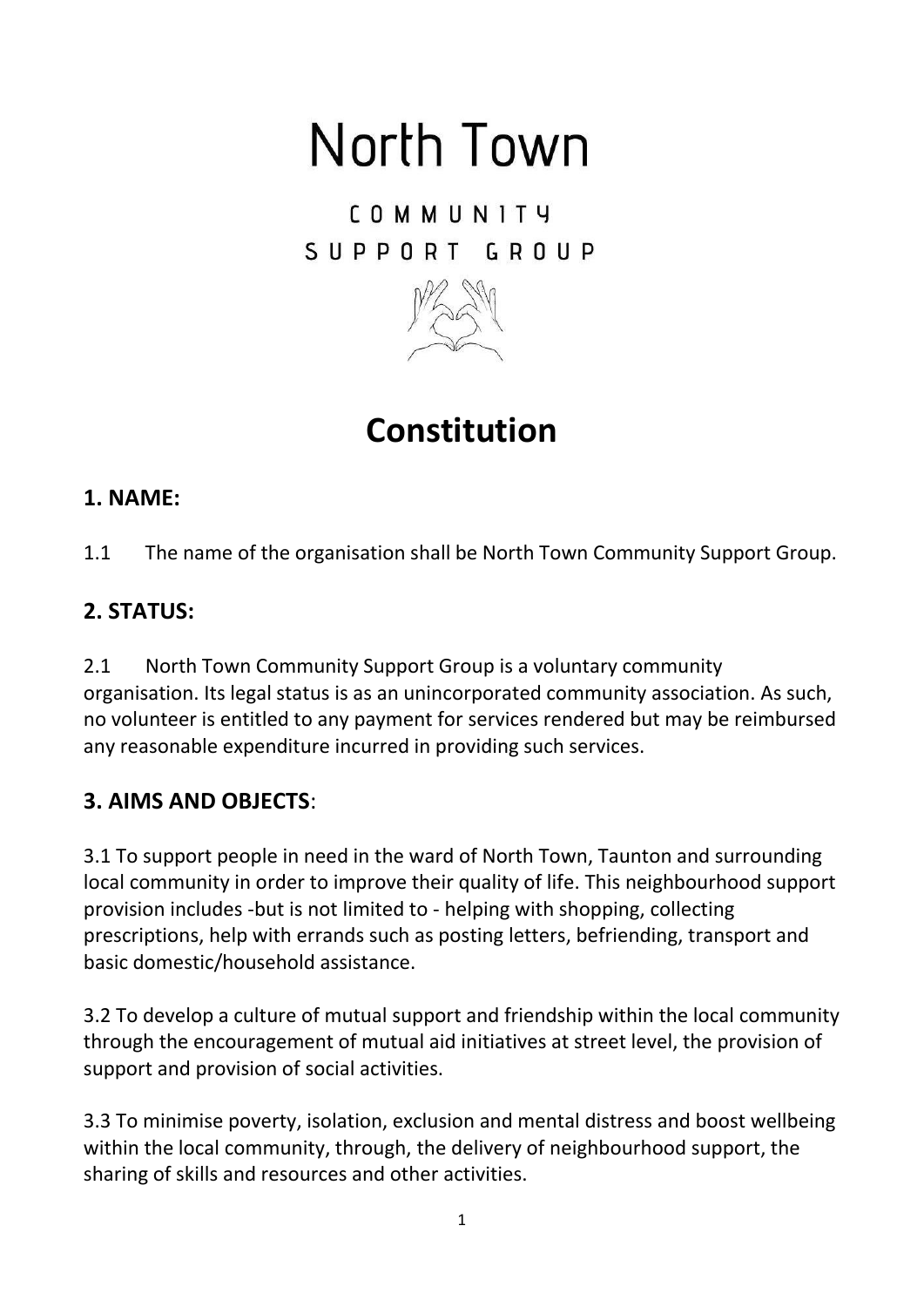3.4 To build community resilience in the face of social, economic and environmental challenges through practical initiatives and community activities.

3.5 To co-operate and collaborate creatively with other voluntary bodies, charities and statutory bodies in furtherance of our objects.

#### **4. MEMBERSHIP**

- 4.1 Membership of the Group shall be open to:-
	- residents of North Town aged 18 or over who take on a volunteer role within the Group\*;
	- residents of North Town and neighbouring wards who have received support from the Group\*; and
	- residents of North Town who otherwise actively support the aims of the Group.

(\*note: these are not mutually exclusive categories)

4.2 There is no membership fee.

4.3 All members are entitled to one vote each in votes at general meetings and in the election of the Co- ordinating Team.

4.4 The Co-ordinating Team will establish a means of determining how membership is established and terminated. In any event, it holds the right to withdraw membership from any member who repeatedly fails to abide by the group's policies and does not make efforts to moderate their unacceptable behaviour.

### **5. EQUALITY**

5.1 North Town Community Support Group respects the rights, dignity and worth of every person and will not discriminate on the grounds of gender, gender reassignment, race, colour, ethnic or national origin, sexuality, disability, religious or political belief, marital status or age.

### **6. CO-ORDINATING TEAM**

6.1 The Group is run by a Co-ordinating Team (Co-ordinators) who take responsibility for the Group's affairs, share the traditional functions of Chair, Secretary and Treasurer and manage the day to day running of group and coordinate the work of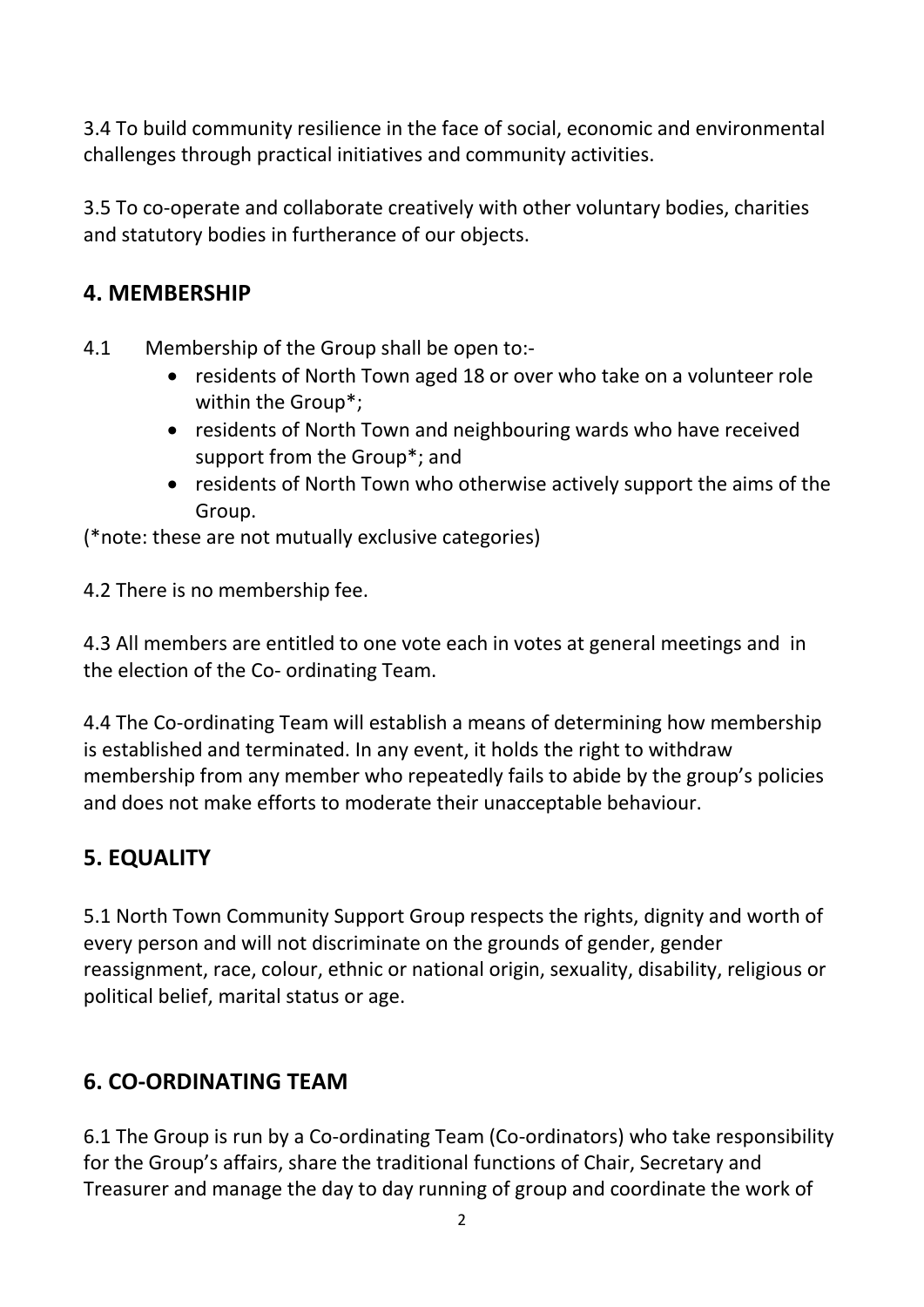volunteers. The Founding Co-ordinators with responsibility for running the Group until the 2021 AGM are: Jenny Eastwell-Keogh, Caroline Ellis and Ann Shorthouse.

6.2 At the end of the first year of the Group's operation the Coordinating Team of a minimum of 3 and maximum of 8 members will be elected from amongst the Membership. In the course of a year the Team may co-opt 2 additional members who can then put themselves forward for election at the following AGM.

6.3 There shall be Designated Safeguarding Officer (elected from within the Coordinating Team) who will take lead responsibility for child and vulnerable adult protection issues.

6.4 The Co-ordinating Team may, by a two-thirds majority vote and for a good and proper reason, remove any Co-ordinating Team member, provided that the person has the right to be heard before a final decision is made.

#### **7.MEETINGS**

7.1 The Coordinating Team will liaise regularly through WhatsApp and may meet formally either in person or remotely through Zoom other other online apps as deemed necessary as least twice a year.

7.2 An Annual General Meeting shall be held each year, from 2021, in the month of April or May. The Quorum for the AGM will be 6 members.

7.3 The Coordinating Team will maintain ongoing communication and consultation with members through WhatsApp and other media.

7.4 Members will have the opportunity to meet and discuss the business and future planning for the Group at least twice a year apart from the AGM whether by Zoom or other online apps or through a physical meeting. Any physical meetings should be held in an accessible venue. Seven days notice will be given to members of such meetings and the agenda for them. Such meetings will be facilitated by a Coordinator or another nominated member.

7.5 All questions that arise at any meeting will be discussed openly and the meeting will seek to find general agreement that everyone present can agree to. If a consensus cannot be reached a vote will be taken (every Member to have one vote) and a decision will be made by a simple majority of members present. In the event of a tied vote the nominated Co-ordinator ('nominated' meaning the person previously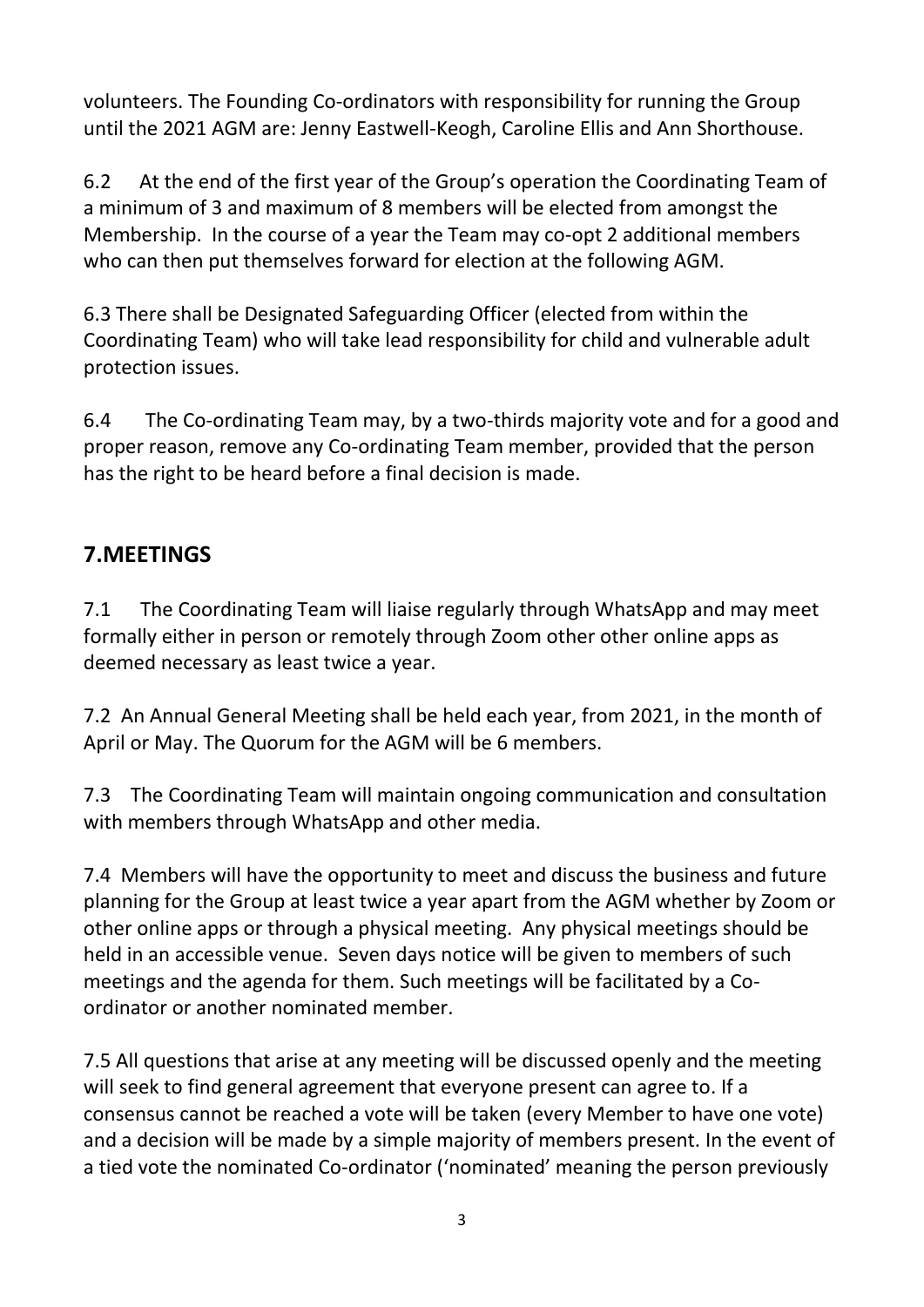agreed by the Co-ordinating Team in case of such a scenario) will have the casting vote.

## **8. FINANCES**

8.1 All funds received by the Group are applied to further the aims and objects of the Group.

8.2 The funds of the organisation shall be held in a bank account in the name of the organisation (currently a Starling Bank Account). There may also be provision for a small cash float to be held by one of the Coordinators to enable the payment of minor expenditure items.

8.3 The Co-ordinator who takes on the 'Treasurer' function is authorised to use internet banking.

8.4The 'Treasurer' will

- maintain records of all Income and Expenditure and prepare quarterly management accounts showing income, expenditure and balance of funds held to inform decision making by the Coordinating Team.
- prepare an annual Income & Expenditure Statement at the end of the organisation's financial year (at 31st March annually or such other date as may be agreed), in time for this to be issued with the Notice of the Annual General Meeting.

## **9. CHANGES TO THE CONSTITUTION**

9.1 This Constitution may only be altered by a two thirds majority vote of the members present at an Annual General Meeting or General Meeting for which the required notice under has been given.

9.2 Any such notice must clearly set out the proposed amendment/s to the Constitution.

### **10. WINDING UP**

10.1 If a meeting, by a two thirds majority, decides that it is necessary to close down the Group it may call a Special General Meeting to do so. The sole business of this meeting will be to dissolve the Group.